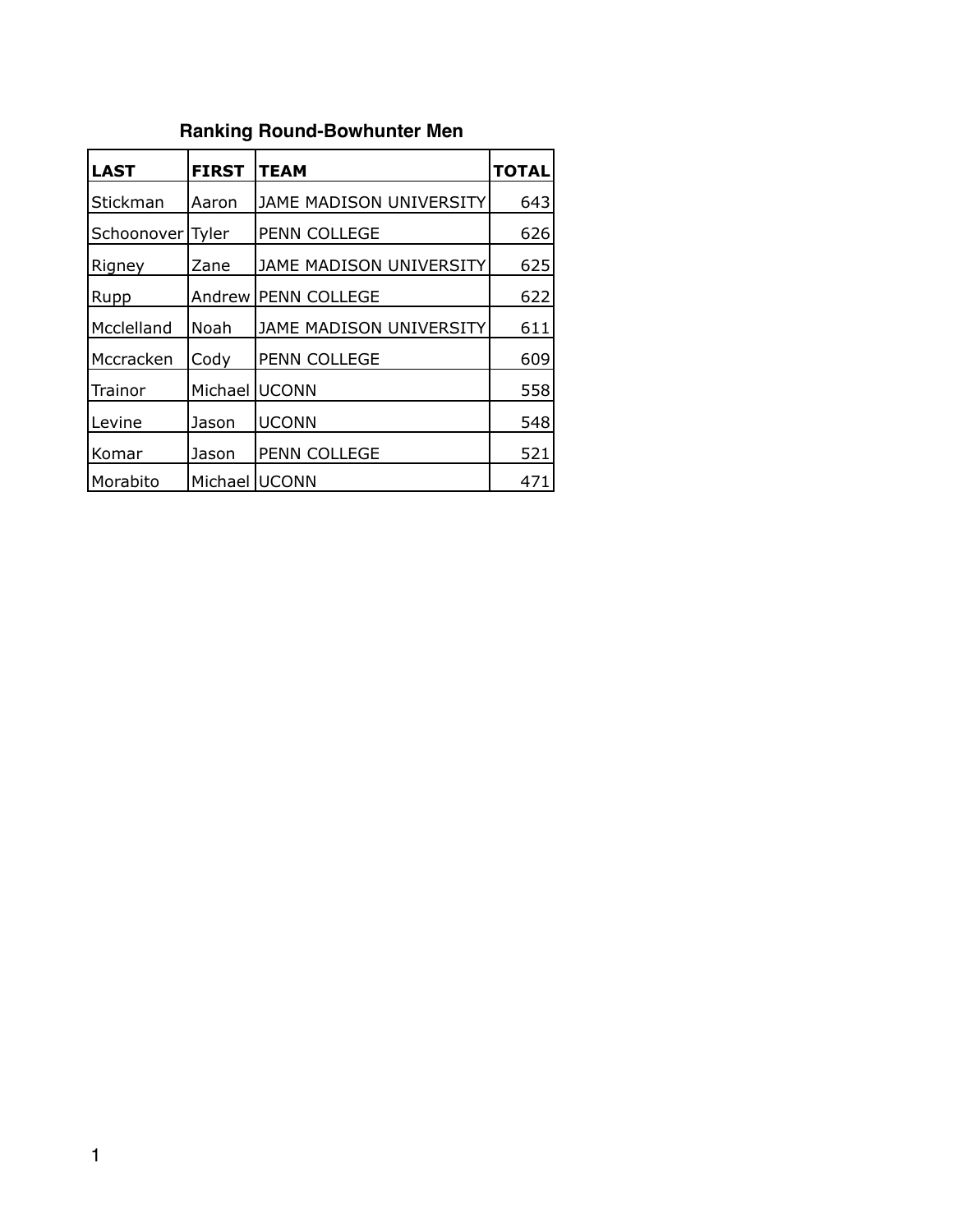# **Ranking Round-Bowhunter Women**

| <b>LAST</b>    | <b>FIRST</b> | <b>TEAM</b>             | <b>TOTAL</b> |
|----------------|--------------|-------------------------|--------------|
| Deshong        | Courtney     | PENN COLLEGE            | 621          |
| Baier          | Kendel       | PENN COLLEGE            | 619          |
| Silverman      | Camille      | JAME MADISON UNIVERSITY | 559          |
| <b>Neely</b>   | Holly        | PENN COLLEGE            | 547          |
| Pruden         | Libby        | JAME MADISON UNIVERSITY | 532          |
| Kincaid        | Rachel       | JAME MADISON UNIVERSITY | 516          |
| Saito          | Ryoko        | JAME MADISON UNIVERSITY | 460          |
| Heiden         | Mykala       | <b>UCONN</b>            | 383          |
| <b>Barneke</b> | Madeline     | <b>JUCONN</b>           | 373          |
| Conlon         | Theresa      | <b>UCONN</b>            | 297          |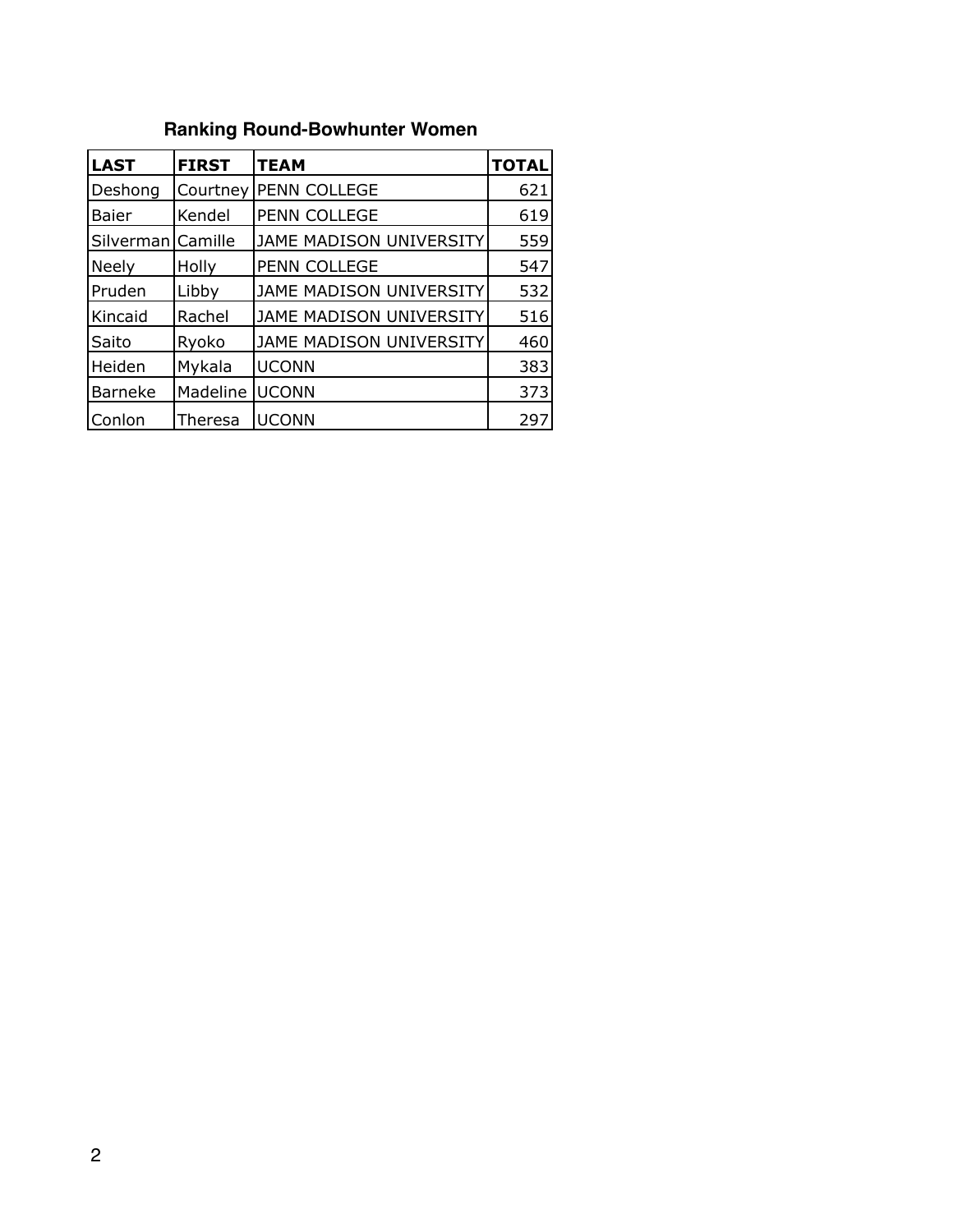| <b>LAST</b>        | <b>FIRST</b>   | <b>TEAM</b>                                   | <b>TOTAL</b> |
|--------------------|----------------|-----------------------------------------------|--------------|
| Suter              | Daniel         | JAME MADISON UNIVERSITY                       | 683          |
| Dolecki            | Kevin          | <b>PENN STATE</b>                             | 672          |
| Bason              | <b>Bryce</b>   | <b>LOCK HAVEN UNIVERSITY</b>                  | 671          |
| Cummings   Matthew |                | PENN COLLEGE                                  | 670          |
| Leimbach           | <b>Justus</b>  | PENN COLLEGE                                  | 665          |
| Lopes              | Aaron          | <b>UCONN</b>                                  | 654          |
| Horn               | Cody           | JAME MADISON UNIVERSITY                       | 653          |
| Phillips           | Austin         | <b>LOCK HAVEN UNIVERSITY</b>                  | 649          |
| <b>Buggy</b>       | Eric           | <b>PENN STATE</b>                             | 643          |
| Weber              | Markus         | <b>PENN STATE</b>                             | 643          |
| Wolfe              | Cody           | PENN COLLEGE                                  | 627          |
| Winey              | Adam           | <b>PENN STATE</b>                             | 618          |
| Vega               | Nelson         | <b>ATLANTIC CAPE</b>                          | 616          |
| Hasken             | John           | JAME MADISON UNIVERSITY                       | 609          |
| Hanley             | <b>Brandon</b> | <b>LOCK HAVEN UNIVERSITY</b>                  | 603          |
| Kondej             | Steven         | <b>UCONN</b>                                  | 580          |
| Ferraro            |                | Christopher   ATLANTIC CAPE COMMUNITY COLLEGE | 532          |
| Church             | Steven         | ATLANTIC CAPE COMMUNITY COLLEGE               | 287          |

#### **Ranking Round-Compound Men**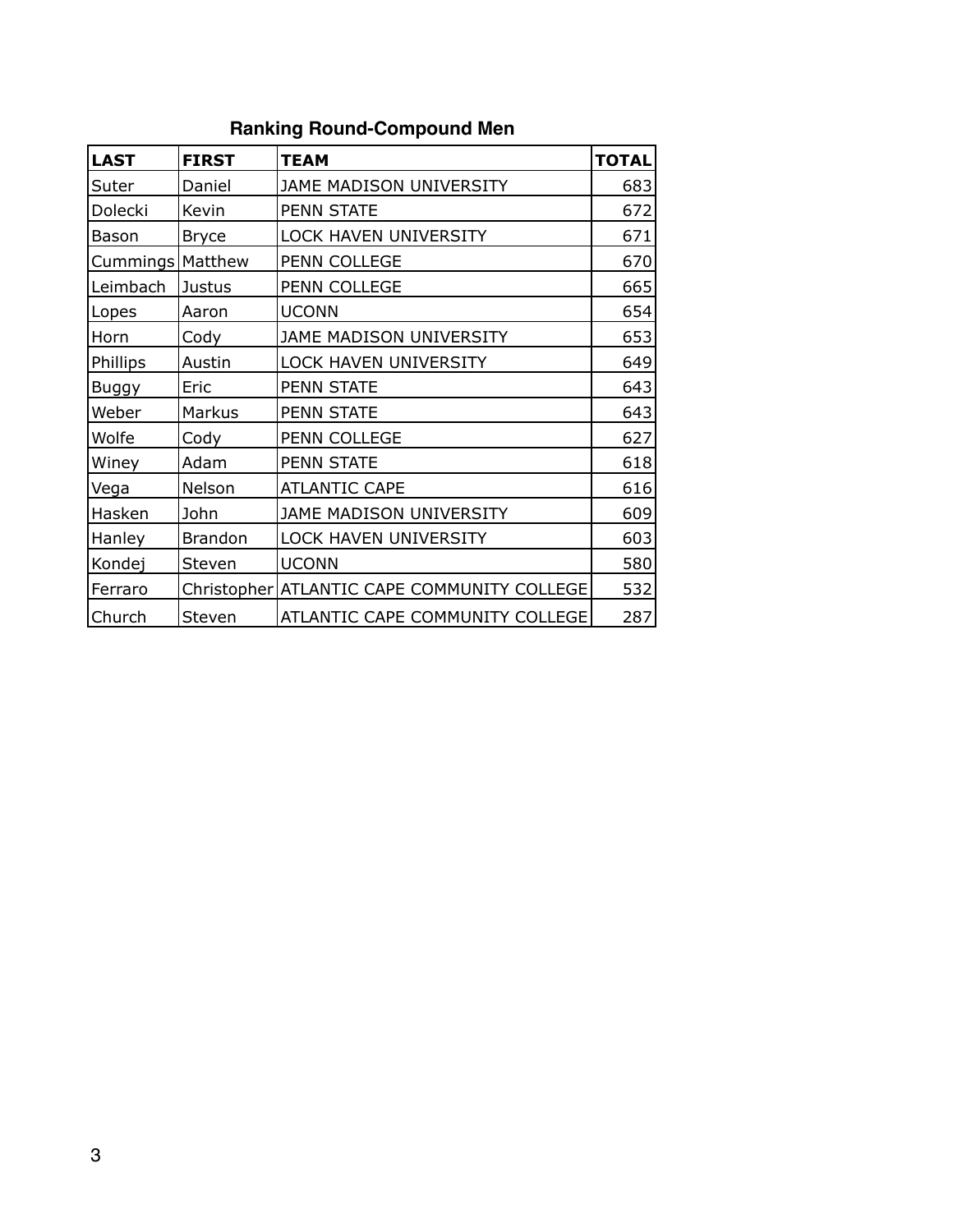# **Ranking Round-Compound Women**

| <b>LAST</b>       | <b>FIRST</b>      | <b>TEAM</b>                     | <b>TOTAL</b> |
|-------------------|-------------------|---------------------------------|--------------|
| Zhou              | Judy              | <b>COLUMBIA</b>                 | 650          |
| Clemmer           | Sara              | <b>JAME MADISON UNIVERSITY</b>  | 641          |
| Lapinski          | Nicole            | PENN COLLEGE                    | 638          |
| Hricko            | Abigail           | PENN COLLEGE                    | 627          |
| Gunawan           | Elizabeth         | <b>COLUMBIA</b>                 | 624          |
| Kiehl             | Michaela          | JAME MADISON UNIVERSITY         | 615          |
| Notestine         | Julie             | <b>UCONN</b>                    | 608          |
| Alfaro            | Katherine         | <b>COLUMBIA</b>                 | 597          |
| Hoffmann          | Julie             | <b>COLUMBIA</b>                 | 596          |
| Lai               | Victoria          | <b>COLUMBIA</b>                 | 566          |
| Coopersmith Alana |                   | ROCKLAND COMMUNITY COLLEGE      | 545          |
| Lee               | Dana              | JAME MADISON UNIVERSITY         | 526          |
| Papaycik          | Christine         | ATLANTIC CAPE COMMUNITY COLLEGE | 515          |
| Koidl             | Lorena            | ATLANTIC CAPE COMMUNITY COLLEGE | 491          |
| Douglass          | Chelsea           | PENN COLLEGE                    | 479          |
| Scialo            | Stephanie   UCONN |                                 | 435          |
| Camera            | Sarah             | <b>UCONN</b>                    | 412          |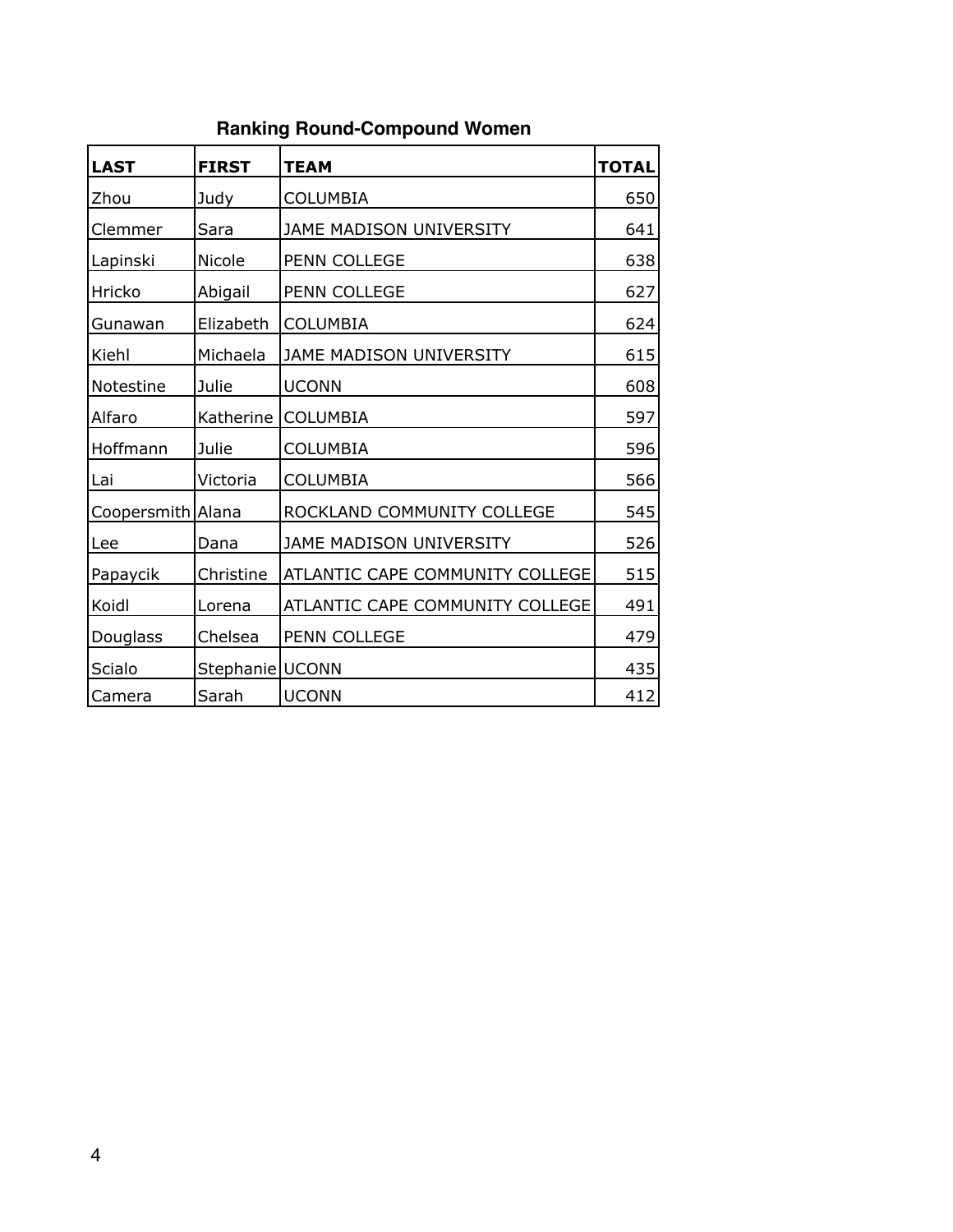## **Ranking Round-Recurve Men**

| <b>LAST</b>          | <b>FIRST</b> | <b>TEAM</b>                            | <b>TOTAL</b> |
|----------------------|--------------|----------------------------------------|--------------|
| Shin                 | Sungwoo      | <b>ATLANTIC CAPE COMMUNITY COLLEGE</b> | 622          |
| Simon                | Eliot        | <b>UCONN ARCHERY</b>                   | 588          |
| Foust                | Greggory     | <b>PENN COLLEGE</b>                    | 569          |
| Dunham               | Alex         | JAME MADISON UNIVERSITY                | 558          |
| Liu                  |              | Benjamin   PRINCETON CLUB ARCHERY      | 551          |
| Petty                | Matt         | JAME MADISON UNIVERSITY                | 532          |
| Lee                  | Albert       | UNIVERSITY OF MARYLAND                 | 476          |
| Yao                  |              | Benjamin CORNELL UNIVERSITY            | 476          |
| Martin               | Alex         | JAME MADISON UNIVERSITY                | 452          |
| Avery                | Ethan        | <b>UCONN ARCHERY</b>                   | 451          |
| Choi                 | Christian    | <b>BRANDEIS UNIVERSITY</b>             | 448          |
| <b>Burke</b>         | Cortland     | JAME MADISON UNIVERSITY                | 441          |
| Holmer               | Phil         | ATLANTIC CAPE COMMUNITY COLLEGE        | 437          |
| Narayanan            | Krishna      | <b>BRANDEIS UNIVERSITY</b>             | 387          |
| Lee                  | Logan        | PRINCETON CLUB ARCHERY                 | 382          |
| Chang                | Matthew      | <b>UCONN ARCHERY</b>                   | 374          |
| Lonaberger   Brandon |              | PENN COLLEGE                           | 344          |
| Ferrari              | Ronald       | PENN COLLEGE                           | 343          |
| Yu                   | Michael      | <b>BRANDEIS UNIVERSITY</b>             | 340          |
| Ciurczak             | Andrew       | ATLANTIC CAPE COMMUNITY COLLEGE        | 288          |
| Perrefort            | Daniel       | <b>UCONN ARCHERY</b>                   | 199          |
| Vu                   | Steven       | <b>UCONN ARCHERY</b>                   | 184          |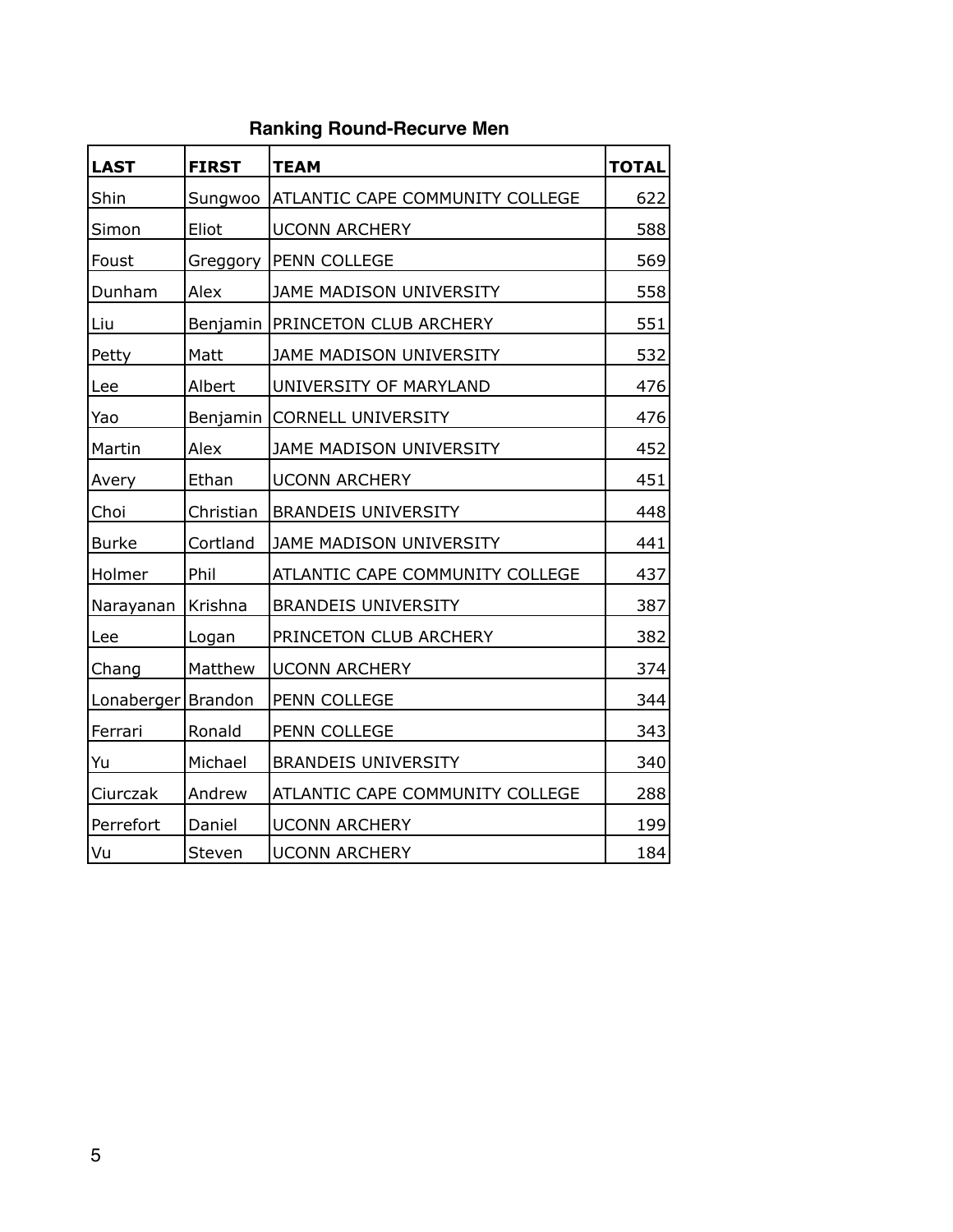## **Ranking Round-Recurve Women**

| <b>LAST</b>          | <b>FIRST</b>   | <b>TEAM</b>                     | <b>TOTAL</b> |
|----------------------|----------------|---------------------------------|--------------|
| Han                  | Jenny          | <b>COLUMBIA</b>                 | 586          |
| Chang                | Joy            | <b>COLUMBIA</b>                 | 547          |
| Davey                | Emma           | <b>WELLESLEY COLLEGE</b>        | 539          |
| Kim                  | Grace          | <b>COLUMBIA</b>                 | 530          |
| Bernstein            | Sarah          | COLUMBIA                        | 509          |
| Kim                  | <b>Tiffany</b> | COLUMBIA                        | 509          |
| Posecion             | Allysa         | <b>COLUMBIA</b>                 | 507          |
| Kim                  |                | Stephanie   COLUMBIA            | 506          |
| Woolsey              | Amanda         | JAME MADISON UNIVERSITY         | 454          |
| Qing                 | Yiwen          | <b>UCONN ARCHERY</b>            | 419          |
| Marugg               | Tatyana        | <b>UCONN ARCHERY</b>            | 358          |
| Loxterkamp Elizabeth |                | <b>WELLESLEY COLLEGE</b>        | 357          |
| Nguyen               | Amelia         | JAME MADISON UNIVERSITY         | 347          |
| Janowitz             | Alyssa         | <b>BRANDEIS UNIVERSITY</b>      | 341          |
| Carter               | Stacy          | <b>BRANDEIS UNIVERSITY</b>      | 307          |
| Jones                | Rachel         | JAME MADISON UNIVERSITY         | 292          |
| Yeh                  | Anna           | <b>BRANDEIS UNIVERSITY</b>      | 245          |
| Fjerstad             | Tegan          | JAME MADISON UNIVERSITY         | 218          |
| Mossman              | Ariella        | ATLANTIC CAPE COMMUNITY COLLEGE | 204          |
| Paladini             | Hillary        | ATLANTIC CAPE COMMUNITY COLLEGE | 182          |
| Axthelm              | Em             | <b>UCONN ARCHERY</b>            | 169          |
| Cash                 | Rachel         | <b>UCONN ARCHERY</b>            | 162          |
| Clifford             | Adele          | <b>WELLESLEY COLLEGE</b>        | 156          |
| Lightcap             | Cori           | ATLANTIC CAPE COMMUNITY COLLEGE | 123          |
| Fischer              | Aimee          | ATLANTIC CAPE COMMUNITY COLLEGE | 102          |
| Devoe                | Jenna          | <b>UCONN</b>                    | 37           |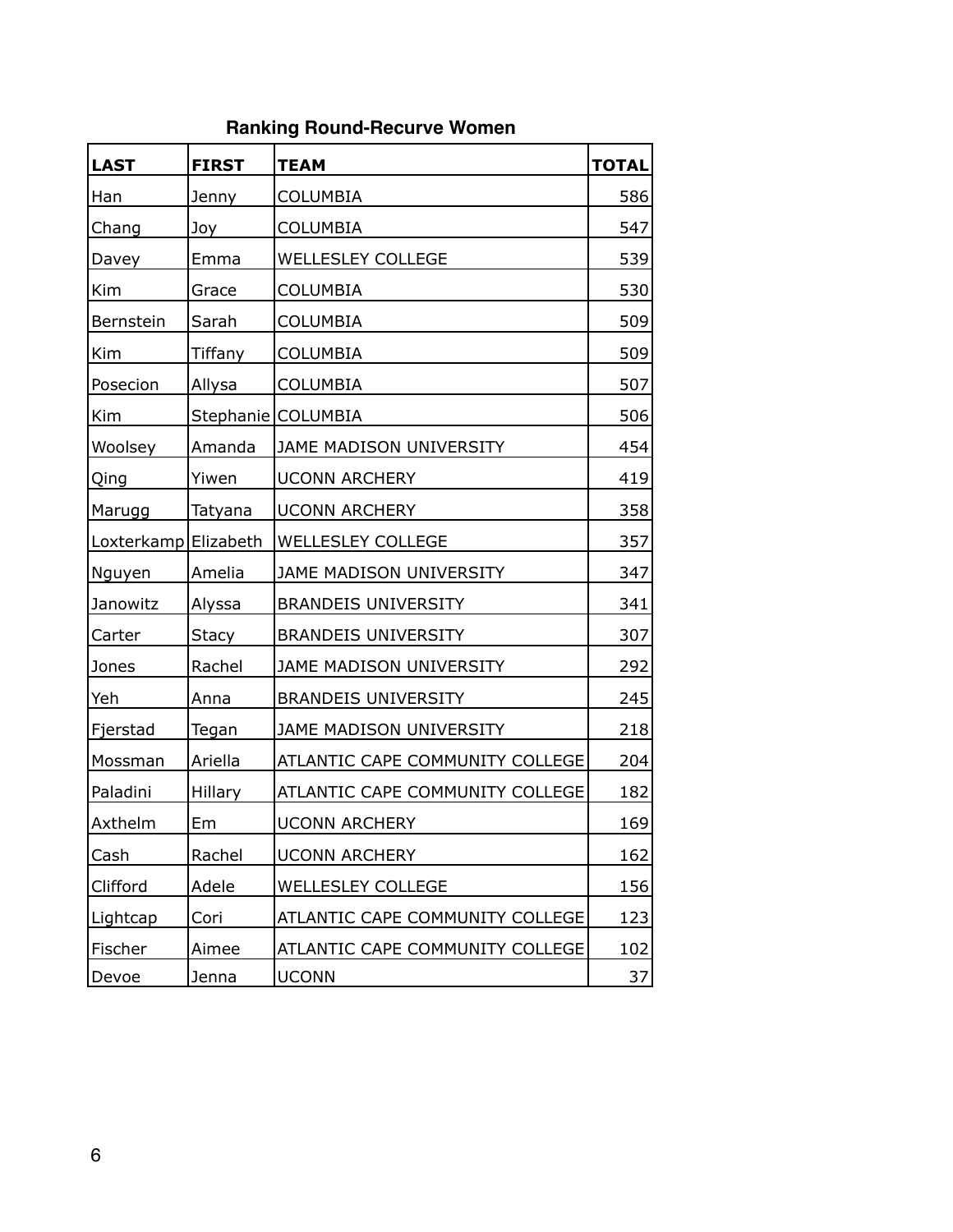#### **Men's Bowhunter**

| Tyler Schoonover | 138              | 139 | 137 |
|------------------|------------------|-----|-----|
| Ralph Stickman   | <b>132l</b>      | 140 | 129 |
| Zane Rgney       | 132 <sub>l</sub> | 123 | 138 |
| Noah McClelland  | 125l             | 123 | 126 |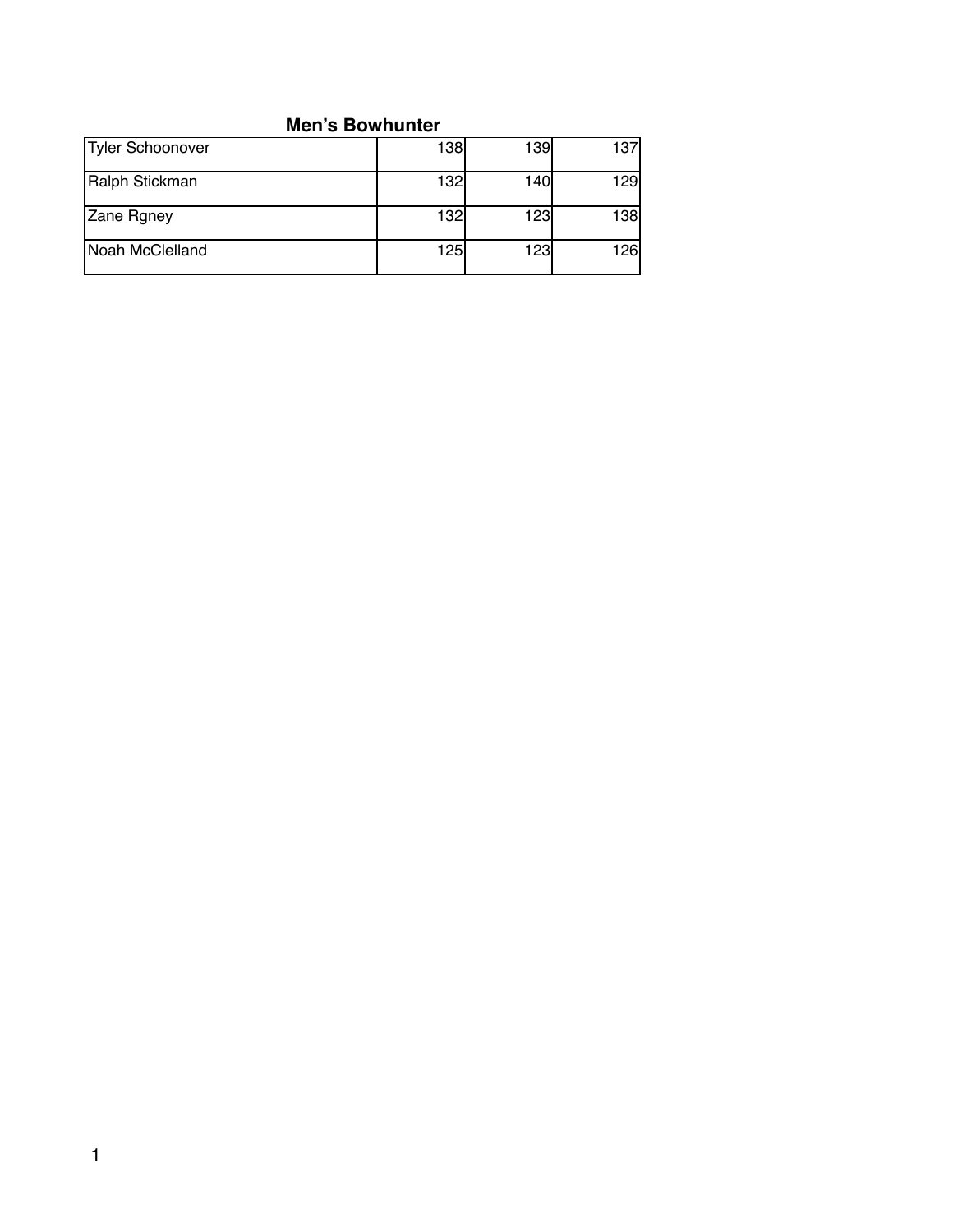#### **Women's Bowhunter**

| Courtney Deshong  | 123 | 140  | 133        |
|-------------------|-----|------|------------|
| Kendal Baier      | 130 | 138  | <b>125</b> |
| Camille Silverman | 128 | 128l | 108        |
| Libby Pruden      | 112 | 113  | 106        |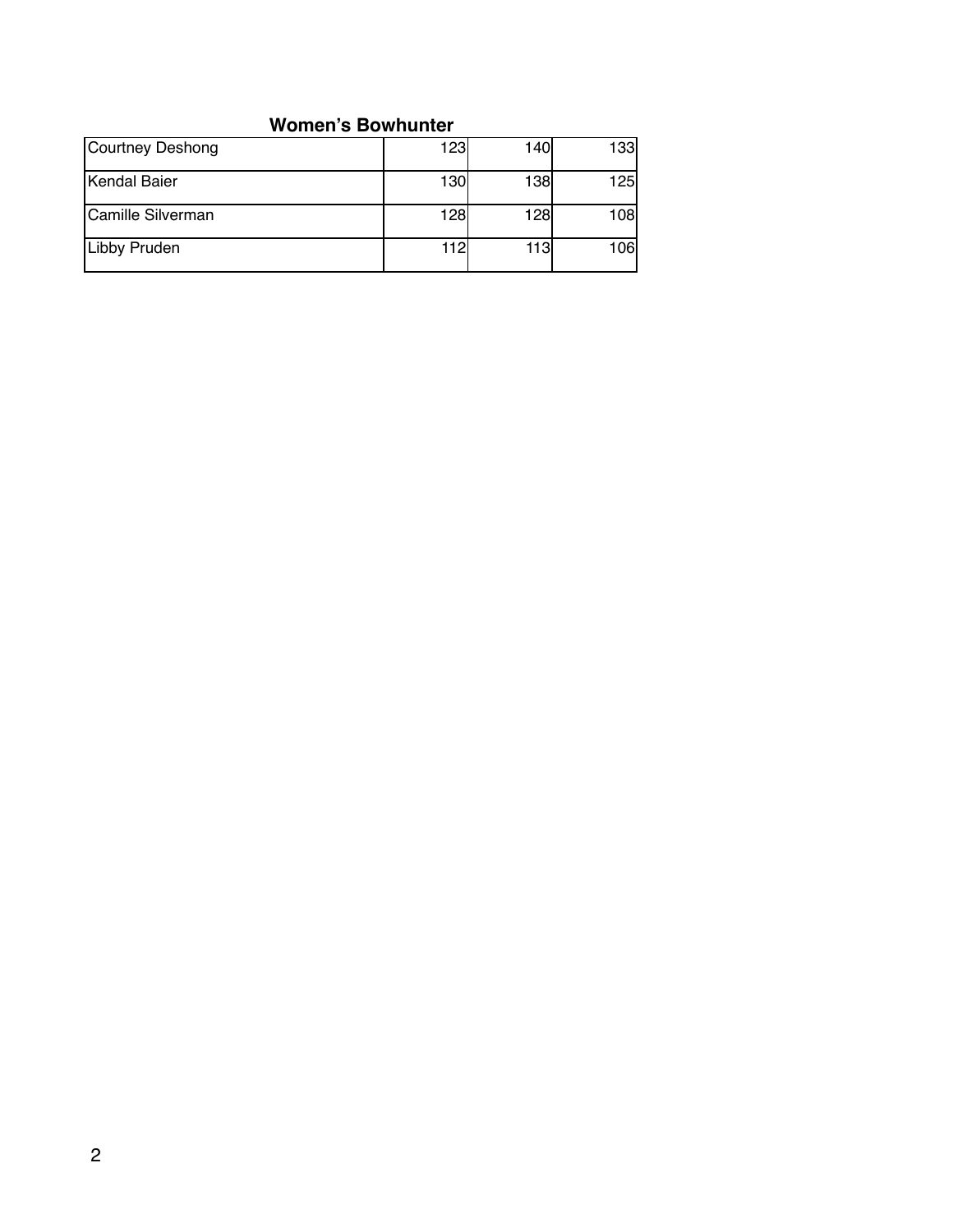# **Men's Compound**

| Daniel Suter    | 123 | 140I | 133        |
|-----------------|-----|------|------------|
| Cody Horn       | 130 | 138  | <b>125</b> |
| Bryce Bason     | 138 | 136  | <b>136</b> |
| Justus Leimbach | 139 | 141  | 136        |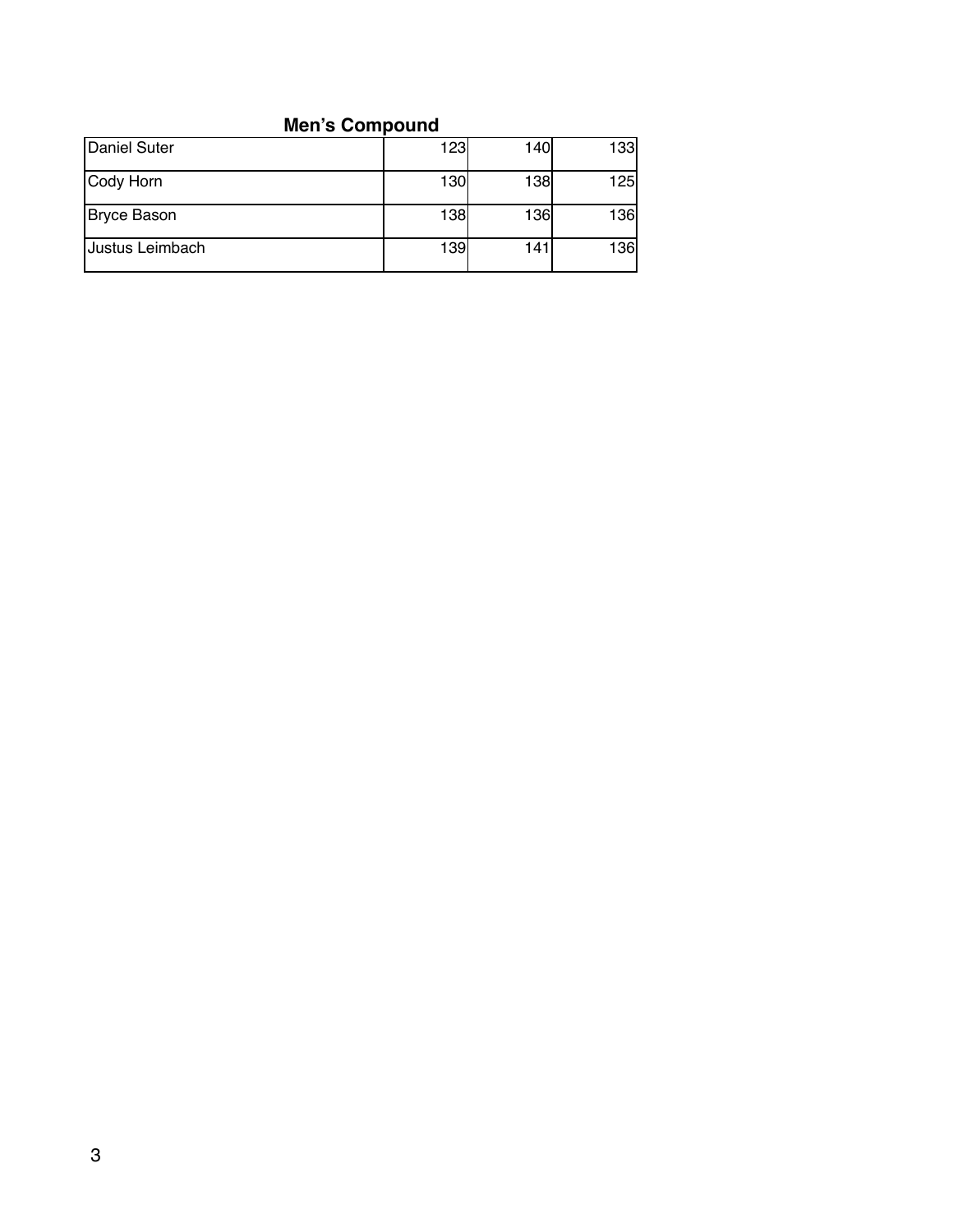## **Women's Compound**

| <b>Julie Hoffmann</b> | 142 | 135  | <b>128</b> |
|-----------------------|-----|------|------------|
| Chelsea Douglass      | 125 | 133  | <b>128</b> |
| Nichole Lapinski      | 130 | 125  | 135        |
| Abigail Hricko        | 128 | 129l | 124l       |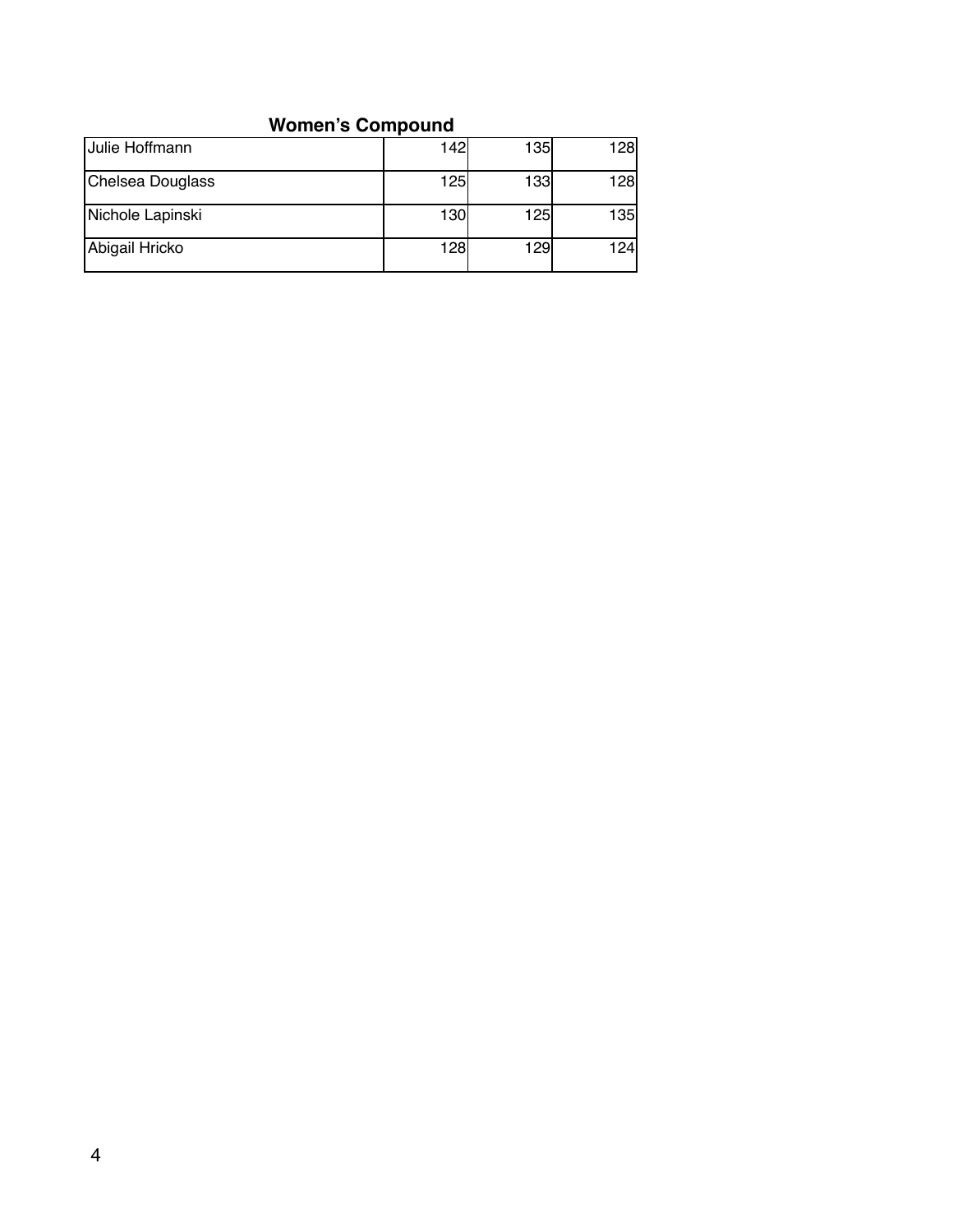#### **Men's Recurve**

| Sungwoo Shin   |  |  |
|----------------|--|--|
| Eliot Simon    |  |  |
| Greggory Foust |  |  |
| Alex Dunham    |  |  |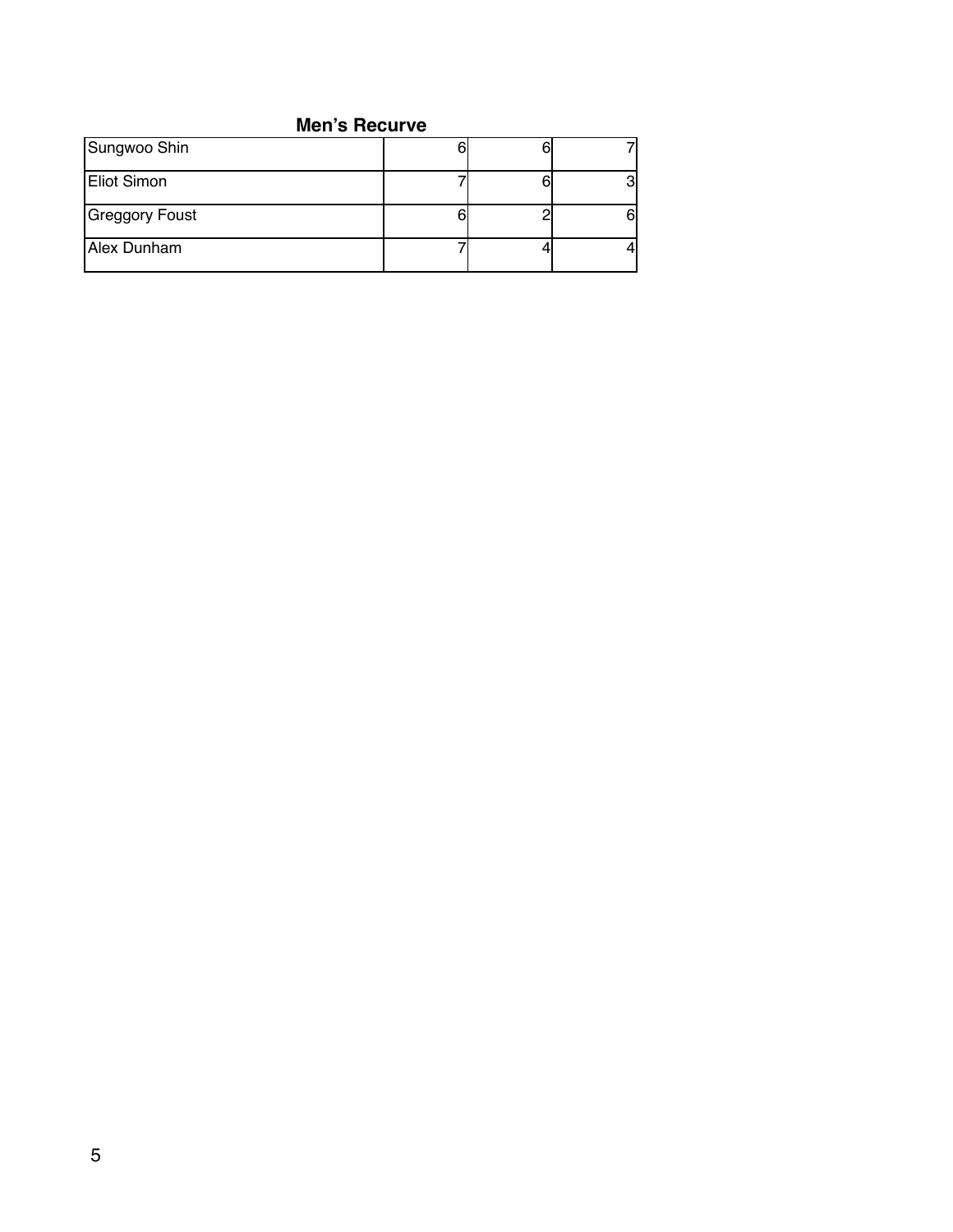#### **Women's Recurve**

| Jenny Han  |        |  |
|------------|--------|--|
| Joy Chang  |        |  |
| Emma Davey |        |  |
| Grace Kim  | ŋ<br>U |  |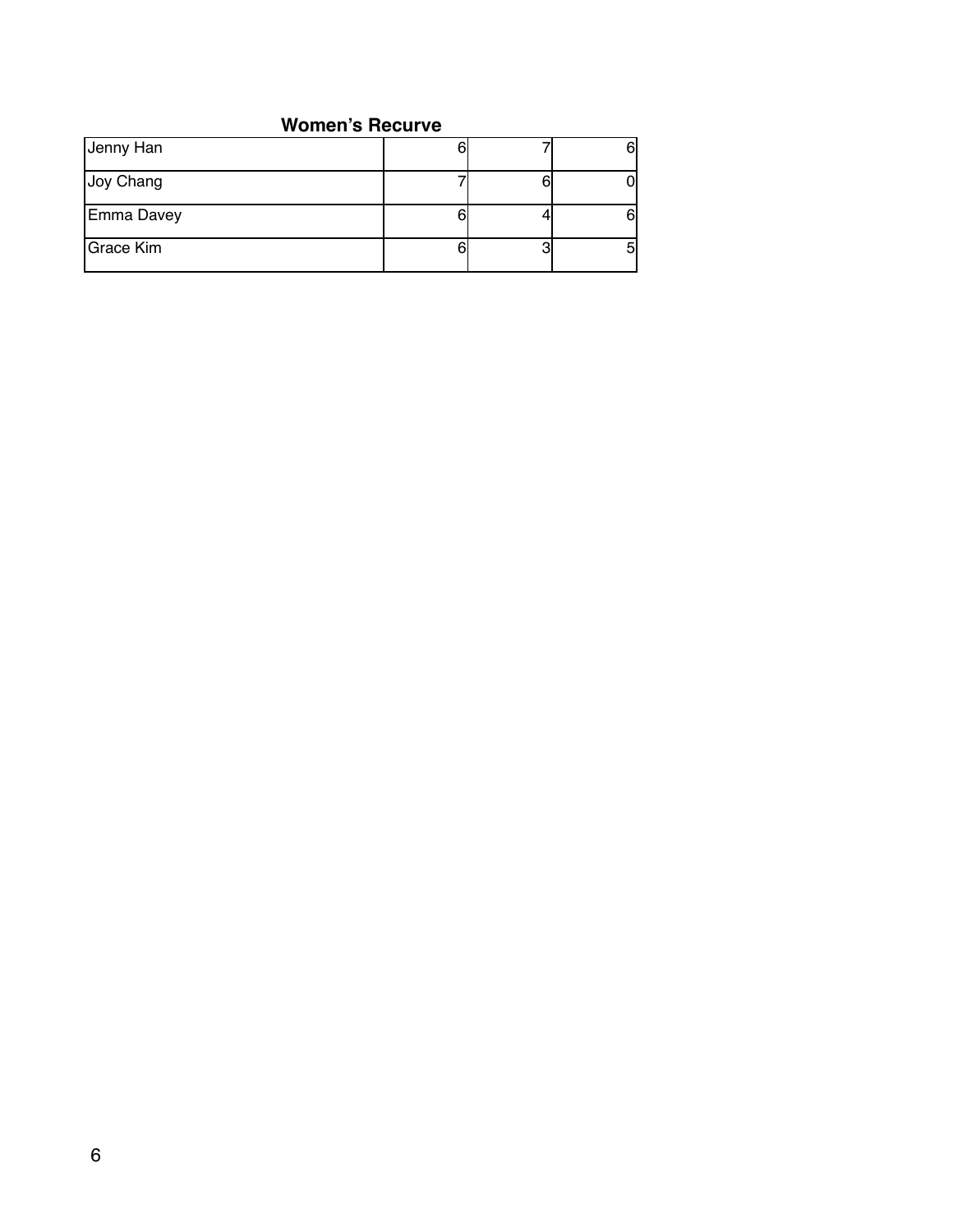#### **Mixed Team Bowhunter**

| Penn College     | <b>BYF</b> | 140 |
|------------------|------------|-----|
| James Madison U. | <b>135</b> | 137 |
| U. Conn          | 110I       |     |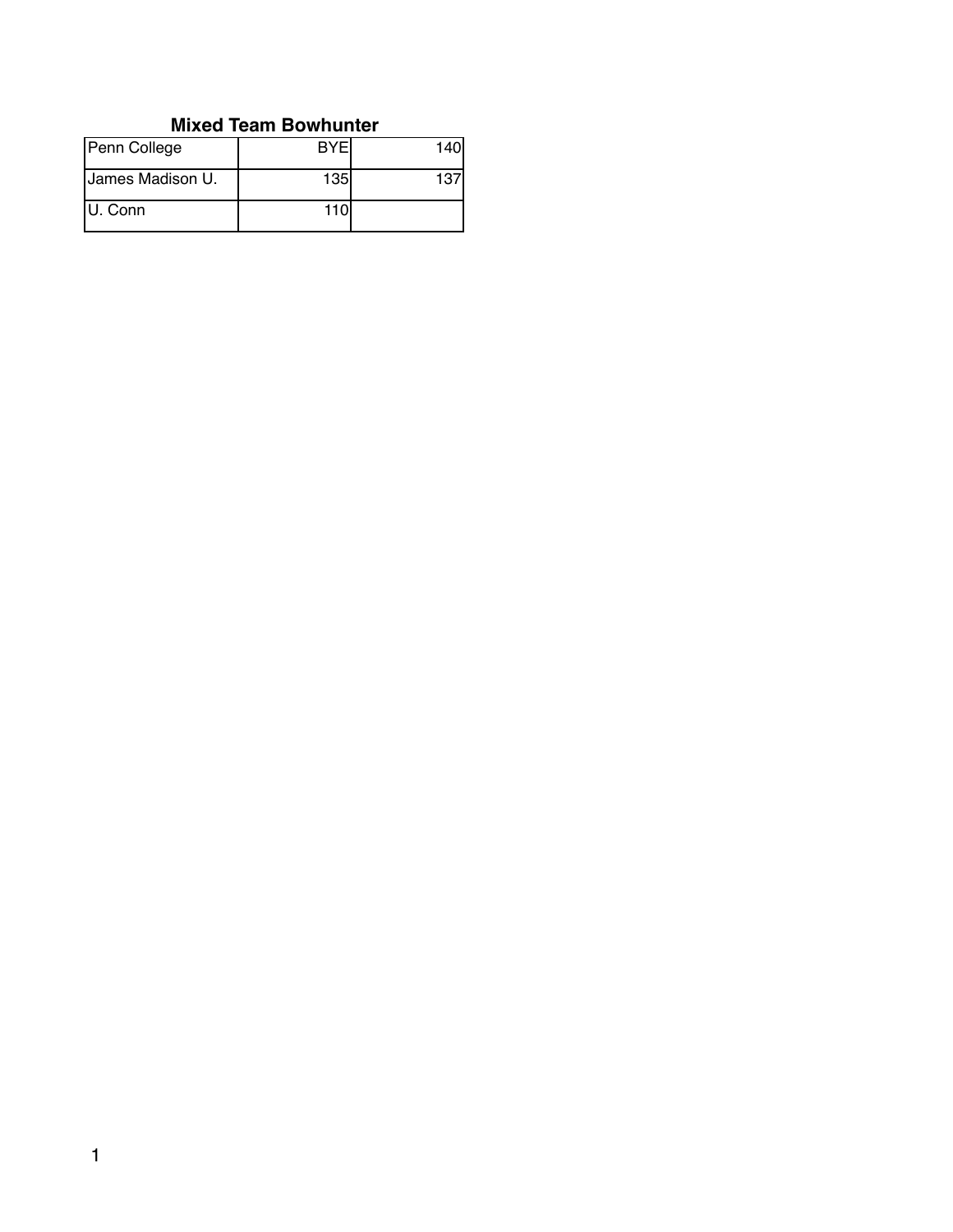# **Mixed Team Compound**

| James Madison U. | 148 | 149 |
|------------------|-----|-----|
| Penn College     | 146 | 145 |
| U. Conn          | 141 | 148 |
| A, C. C. C.      | 131 | 125 |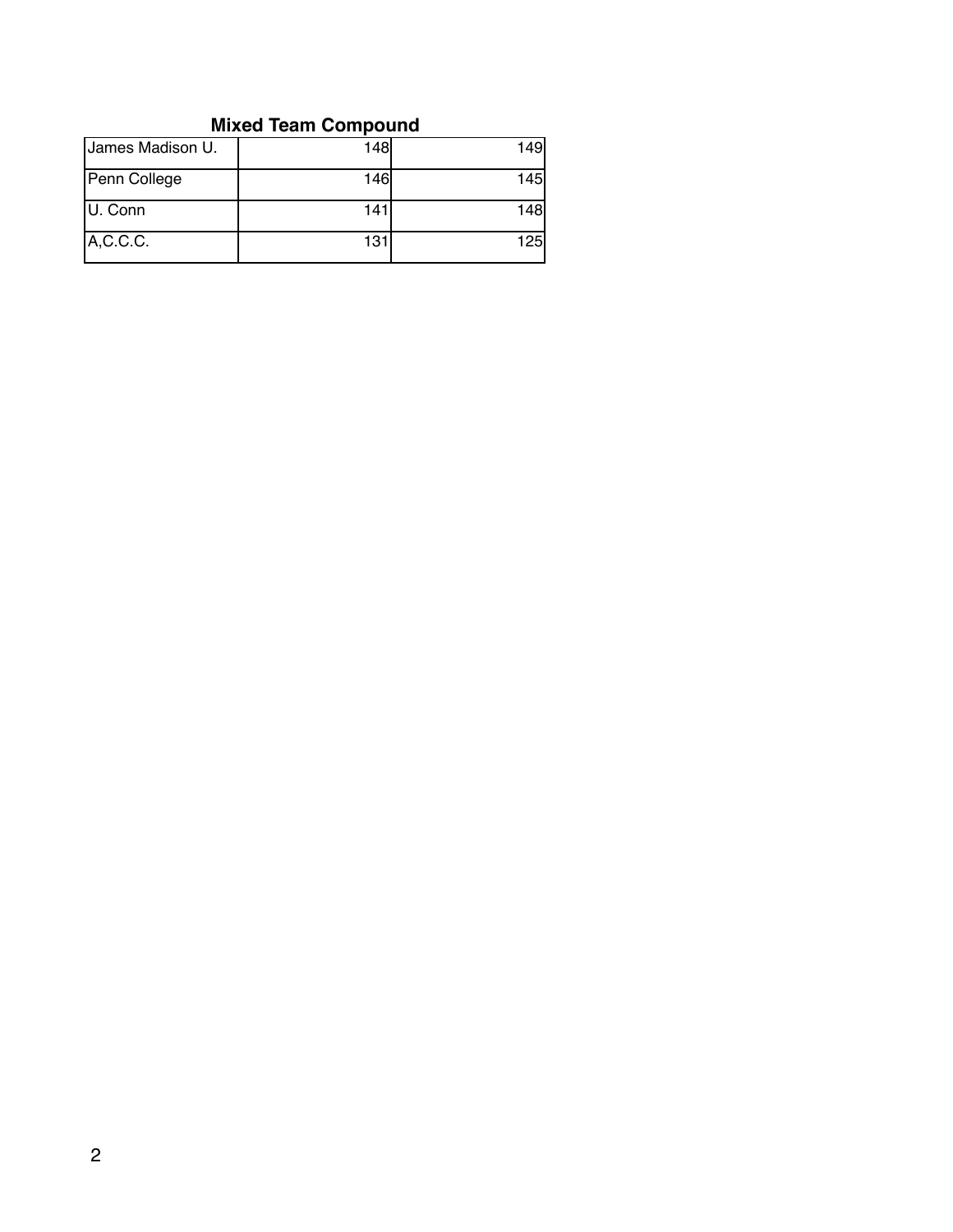#### **Mixed Team Recurve**

| James Madison U. | 127 | 111 |
|------------------|-----|-----|
| U. Conn          | 114 | 105 |
| A, C. C. C.      | 93  | 120 |
| Brandeis U.      | 88  | 86  |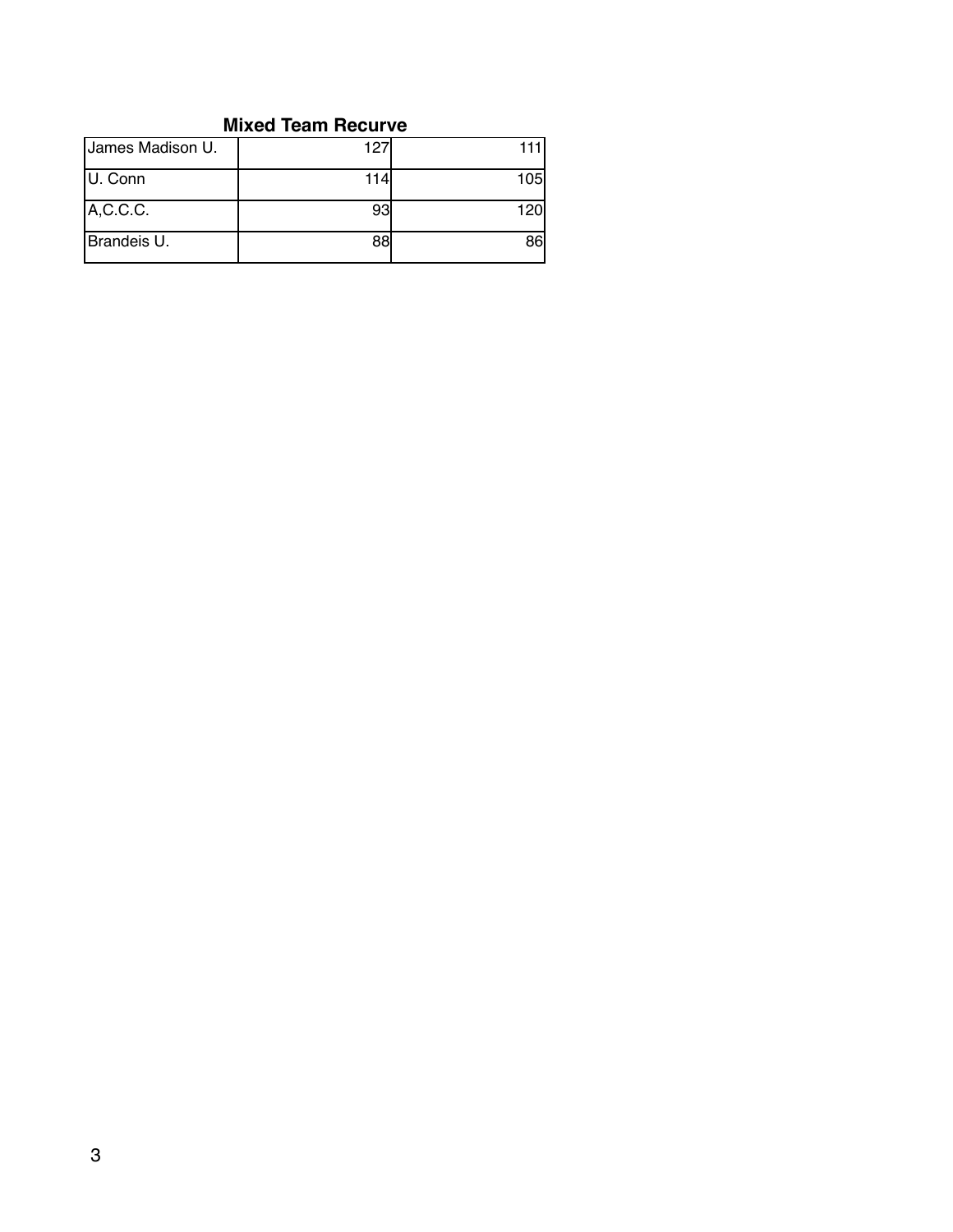## **Team Round-Men's Bowhunter**

| James Madison |     | 214l |
|---------------|-----|------|
| Penn College  | 207 | 06I  |
| U. Conn       | 166 |      |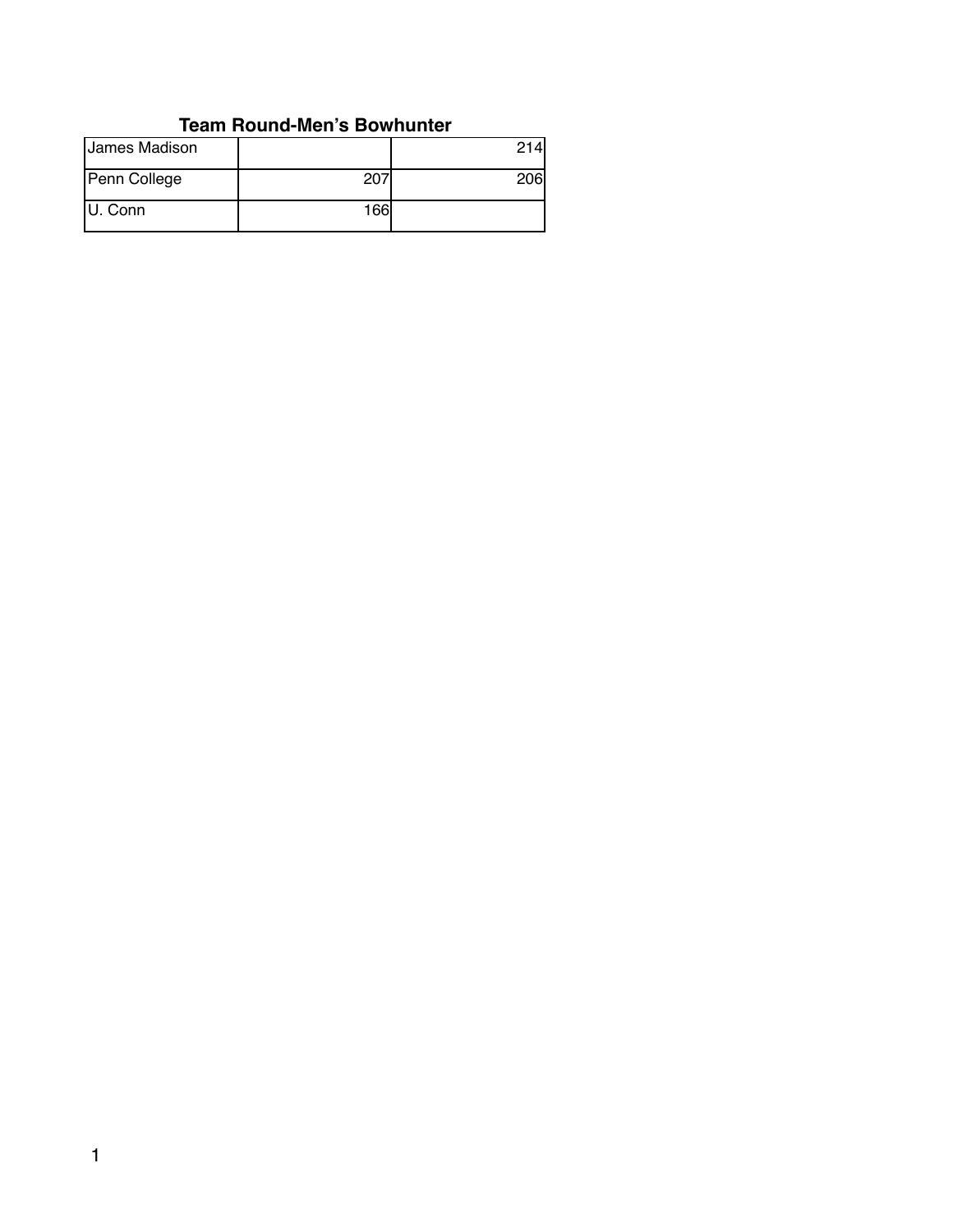#### **Team Round-Women's Bowhunter**

| Penn College  |     |     |
|---------------|-----|-----|
| James Madison | 189 | 90، |
| U. Conn       | 103 |     |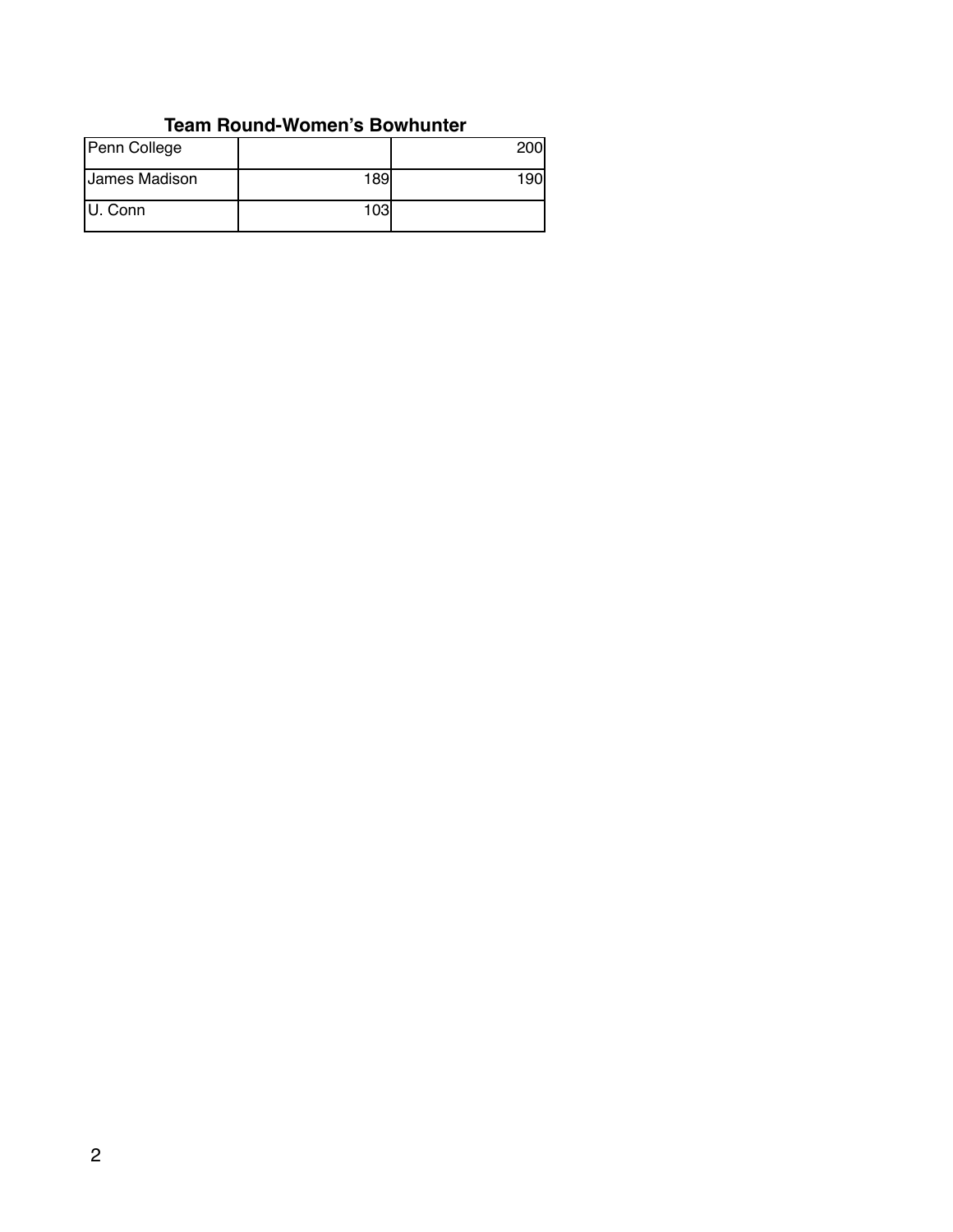# **Team Round-Men's Compound**

| Penn College  |     | 215 | 218 |
|---------------|-----|-----|-----|
| Penn State    |     | 226 | 215 |
| Lock Haven    | 220 | 208 | 215 |
| James Madison |     | 204 | 205 |
| Atlantic Cape | 152 |     |     |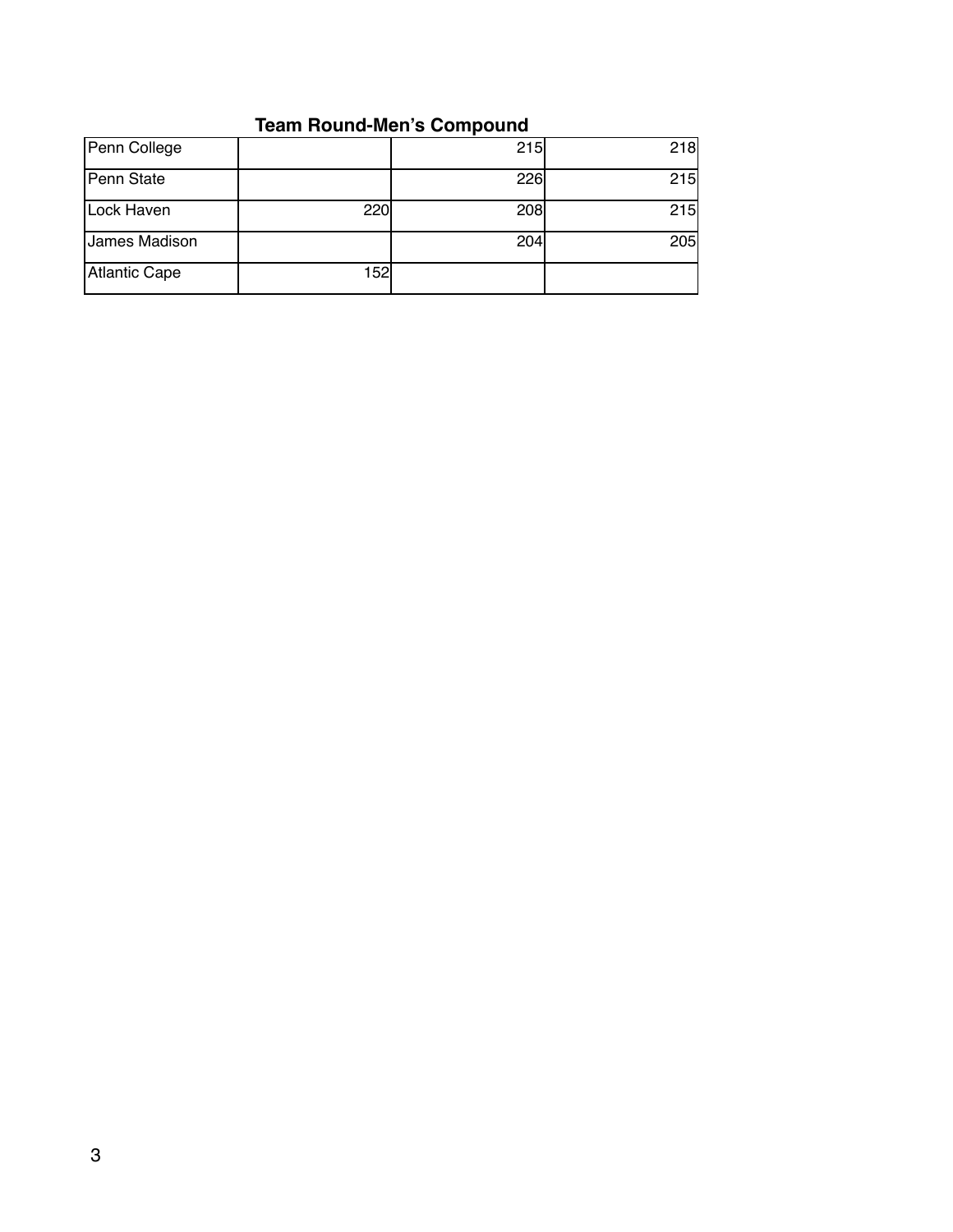| Columbia      | 226        | 221         |
|---------------|------------|-------------|
| Penn College  | <b>205</b> | <b>2021</b> |
| James Madison | 183        | 18          |
| U. Conn       | 161        | 178l        |

#### **Team Round-Women's Compound**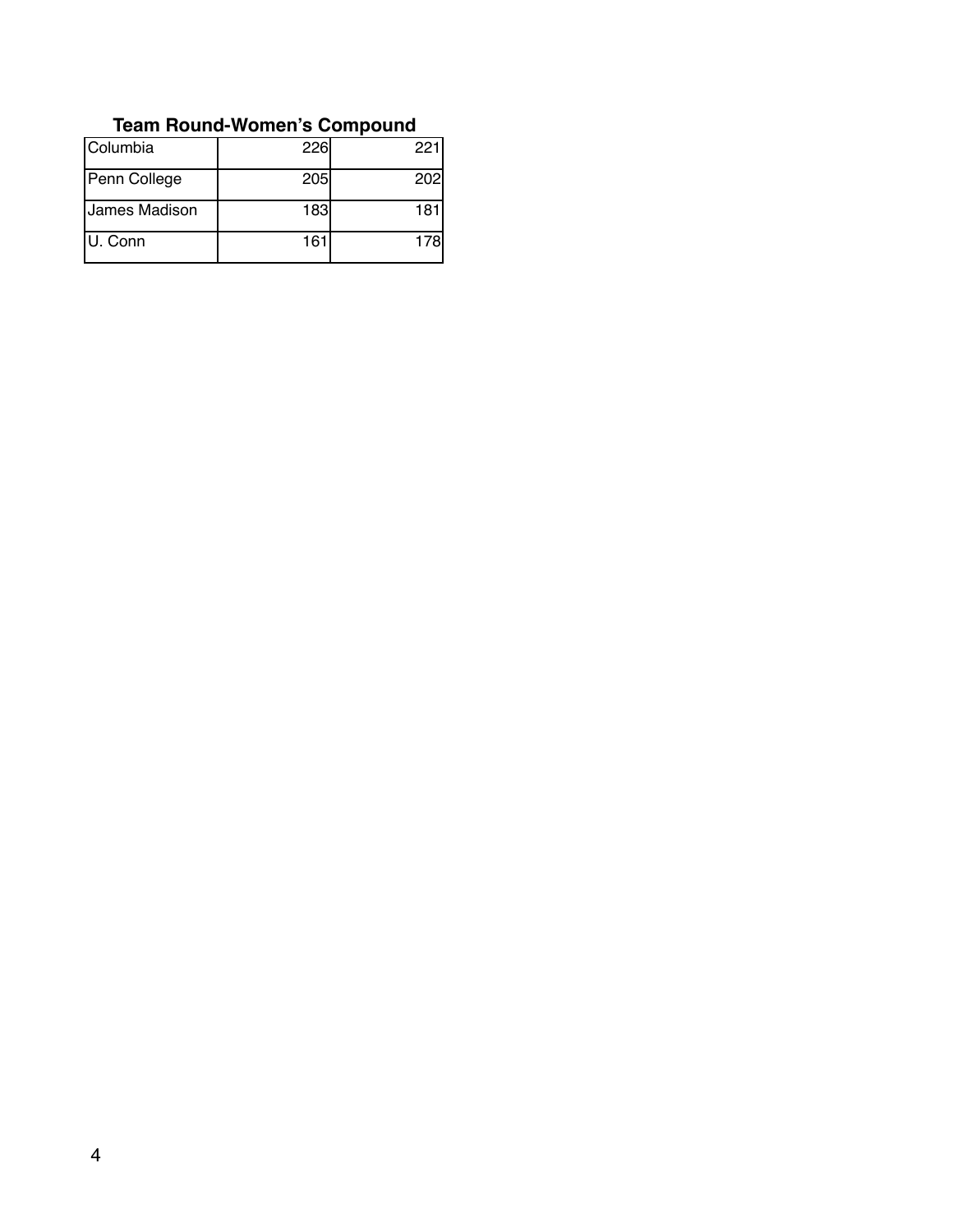#### **Team Round-Men's Recurve**

| James Madison |     | 179  | 183 |
|---------------|-----|------|-----|
| U. Conn       |     | 152  | 157 |
| Brandeis U.   | 142 | 119l | 156 |
| Atlantic Cape |     | 143  | 154 |
| Penn College  | 129 |      |     |